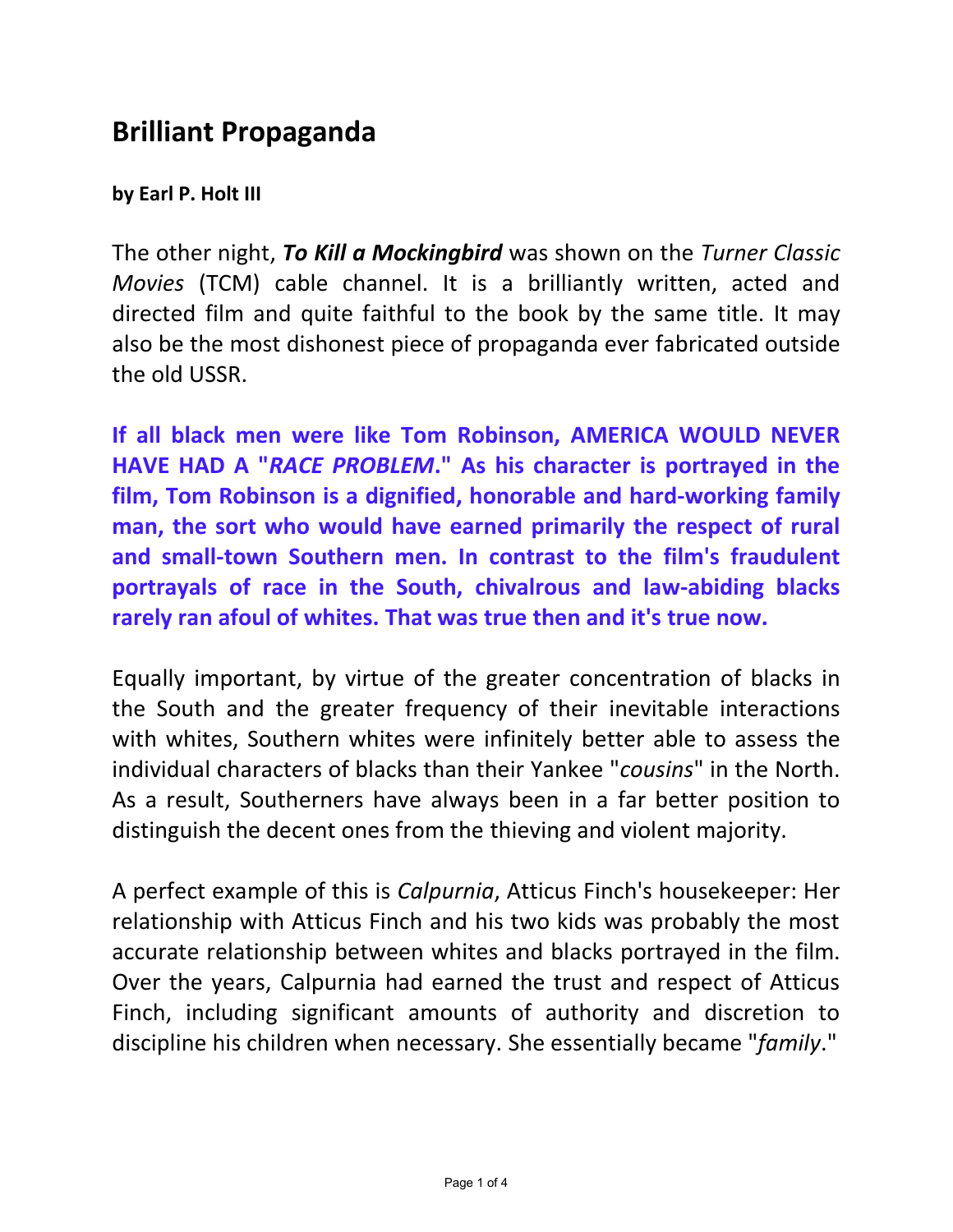**A bright man raised in Memphis once told me that Southern whites are often capable of loving and accepting individual blacks into the bosom of their "***family***," while primarily feeling nothing but contempt for blacks in general. In contrast, Yankees tend to love blacks in the abstract, but rarely like them as individuals nor seek out their company. This seeming paradox stems from the contrasting levels of experience with blacks that distinguish the South from the North.** 

Another truly dishonest element in the film occurred in Atticus Finch's closing remarks at the end of Tom Robinson's criminal trial. He made the following statement in his summation: It is an "*evil assumption...that all negroes lie, all negroes are basically immoral beings, all negro men are not to be trusted around our women, an assumption that...is in itself, a lie that I do not need to point out to you*."

**I WISH Atticus Finch** *HAD* **taken the time to point out to the audience his evidence for rejecting what he termed all those "***evil assumptions***." I'd really like to hear it. My conclusions are starkly different from his, and it's pretty obvious that MY evidence is pretty compelling.** 

The black race dominates the FBI's *Uniform Crime Reports* each year, particularly those categories involving the violent crimes of robbery, rape, murder and aggravated assault. Blacks also commit a majority of all property crimes. As I have pointed out in these pages numerous times, blacks OWN the murder statistics in the U.S., and probably commit 90% or more of all murders each year.

Another index of black immorality would be the black illegitimacy rate. It is over 80% nationwide, and over 90% in our large urban cesspools. That black illegitimacy rate is also pretty compelling evidence that - contrary to the assumptions of Atticus Finch and other leftists -- most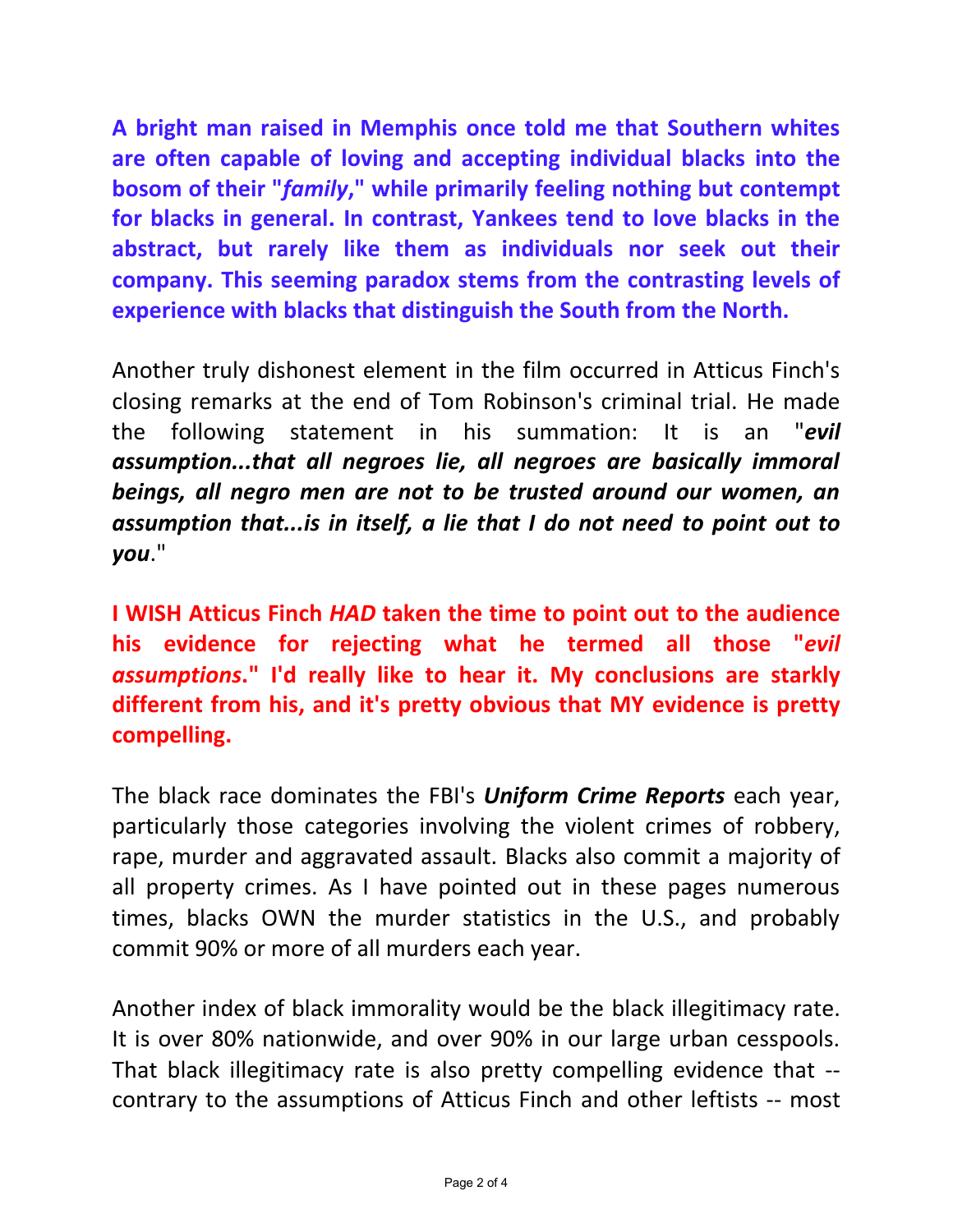blacks DO tend to be immoral beings. The black populations in our state prison systems reiterate this fact.

Moreover, blacks are approximately 50 times as likely to commit an inter-racial violent crime against a white as the reverse. The most recent evidence I have is for 2018, which is typical. That year blacks committed 537,000 violent crimes against whites, while whites committed only 56,400 inter-racial crimes against blacks.

**Thus blacks commit TEN TIMES as many inter-racial crimes against whites as whites commit against blacks, even though the population of blacks in the U.S. is about one-fifth the white population. Thus, blacks are 50 times (5 X 10) more likely to commit such an offense as a white.** 

These numbers include the fact that black males rape about 40,000 white women each year, and those are merely the incidents that actually get reported. Most rapes of married white women are not reported for a variety of reasons. So much for Atticus Finch's insinuation that black men can be "*trusted around our women*."

Another, particularly galling depiction to me was the idea that "*12 good men and true*" would sit by idly and allow an obvious miscarriage of justice to occur like the conviction of Tom Robinson in the film. Even "*hard-liners*" I have known in the *Council of Conservative Citizens* or *Citizens' Councils of America* would not have tolerated such an injustice as that done to an obviously innocent man.

While serving as jurors, they might have been particularly harsh with criminals -- both black and white -- but no one I've ever known was even close to the *hollow men* that are depicted as jurors in the film. Christianity and a strong sense of justice would have militated against such a thing.